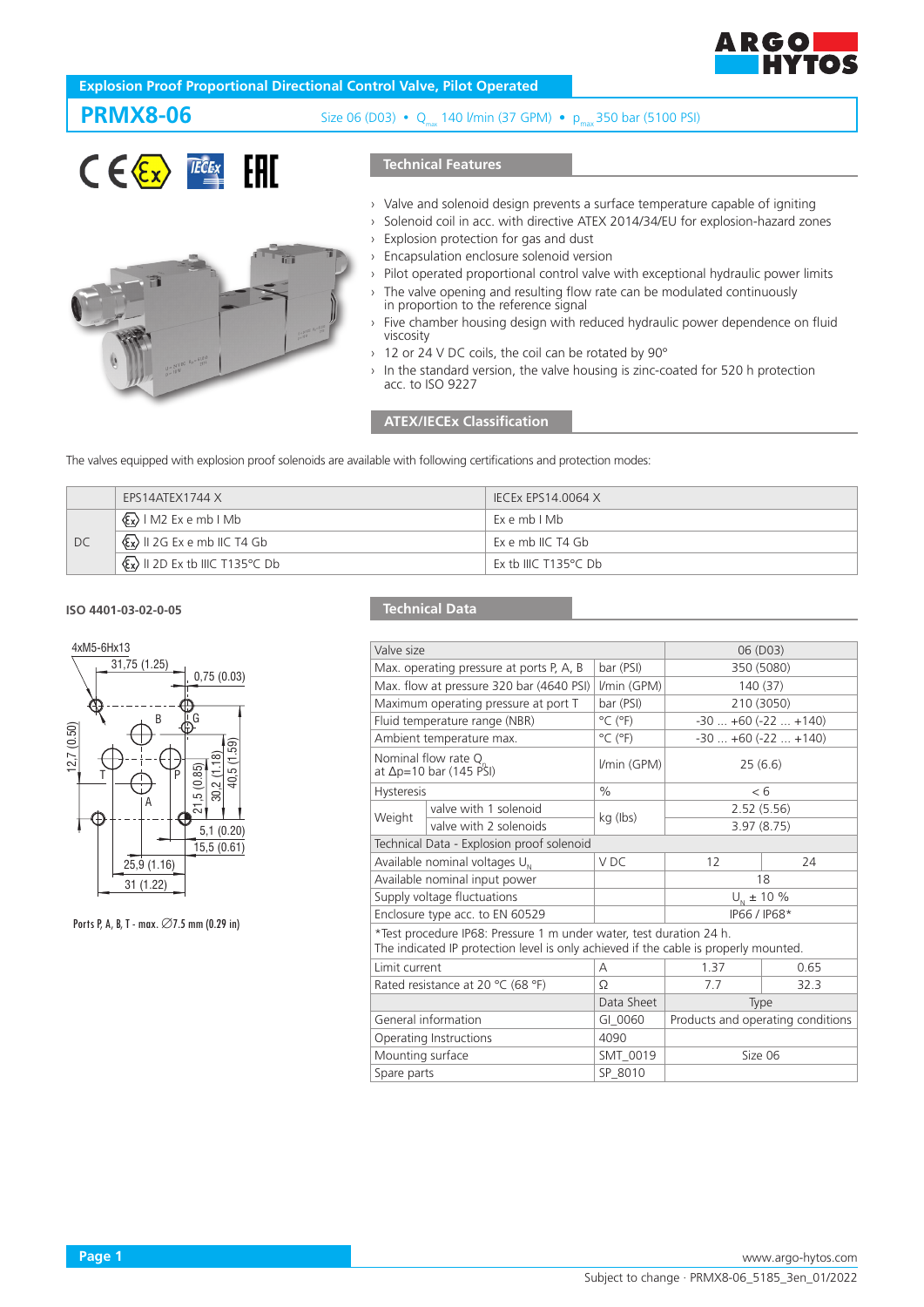



- For proportional valves with two solenoids, one solenoid must be de-energized before the other solenoid can be charged.

- Mounting bolts M5 x 30 ISO 4762 or studs must be ordered separately. Tightening torque is 8.9 Nm (6.56 Ibf.ft).

- Besides the shown widely used valve versions other special models are available. Contact our technical support for their identification, feasibility and operating limits.

**Characteristics** measured at v = 32 mm<sup>2</sup>/s (156 SUS)

**Flow characteristic:**



**Flow characteristic:**



#### Exciting current Ic [mA]

| [bar (PSI)] 50 (725) | $ 100(1450) 150(2180) 200(2900) 320(4640) $ |  |  |
|----------------------|---------------------------------------------|--|--|

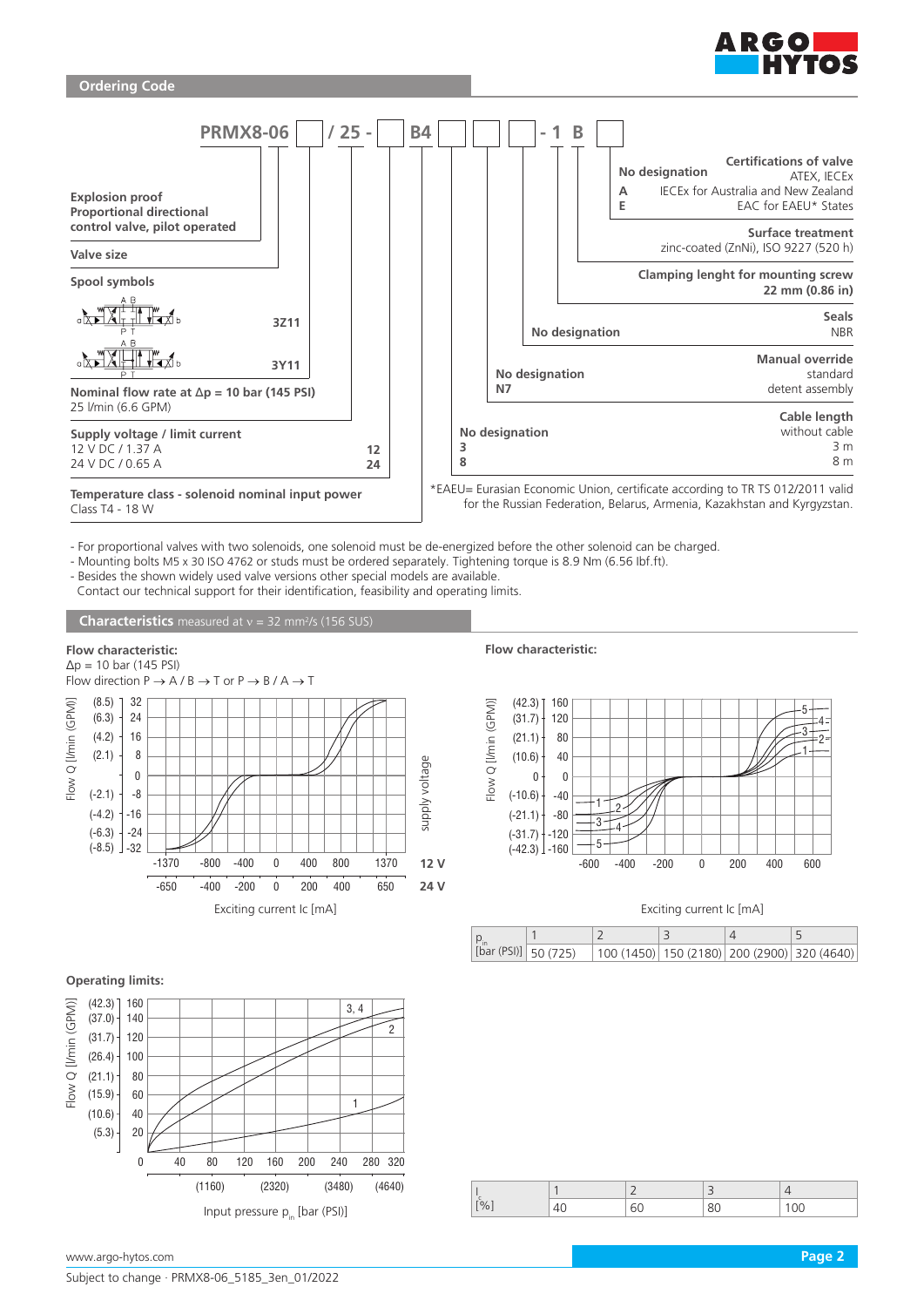

#### **Marking of solenoid**



**Marking of non-electrical part of valve**



# **Group I (Mining)**

| L<br>M <sub>2</sub><br>Ex e mb<br>Mb                                                                           | ATEX mark of conformity to the 2014/34/EU directive and to the applicable technical norms<br>Group I for mines<br>High protection - equipment category<br>Type of protection: e - increased safety, mb - encapsulated<br>Gas group (methane)<br>Equipment protection level - high level protection for explosive atmosphere                                                                                                                                                                                                                                                                                                                                                                                                                           |
|----------------------------------------------------------------------------------------------------------------|-------------------------------------------------------------------------------------------------------------------------------------------------------------------------------------------------------------------------------------------------------------------------------------------------------------------------------------------------------------------------------------------------------------------------------------------------------------------------------------------------------------------------------------------------------------------------------------------------------------------------------------------------------------------------------------------------------------------------------------------------------|
| <b>Group II</b>                                                                                                |                                                                                                                                                                                                                                                                                                                                                                                                                                                                                                                                                                                                                                                                                                                                                       |
| $\langle \xi_{\rm X} \rangle$<br>II 2G<br>II 2D<br>Ex e mb<br>Ex tb<br>IIC.<br>IIIC.<br>T4<br>T135<br>Gb<br>Db | ATEX mark of conformity to the 2014/34/EU directive and to the applicable technical norms<br>Solenoid for surface plants with gas and vapors environment for zones 1 and 2<br>Solenoid for surface plants with dust environment for zones 21 and 22<br>Type of protection: e - increased safety, mb - encapsulated<br>Type of protection: tb - protection by enclosure<br>Equipment suitable for substances (gas) of all group<br>Equipment suitable for all kinds of dust<br>Temperature class (maximum solenoid surface temperature)<br>Maximum solenoid surface temperature<br>Equipment protection level - high level protection for explosive gas atmosphere<br>Equipment protection level - high level protection for explosive dust atmosphere |

# **Manual Override** in millimeters (inches)